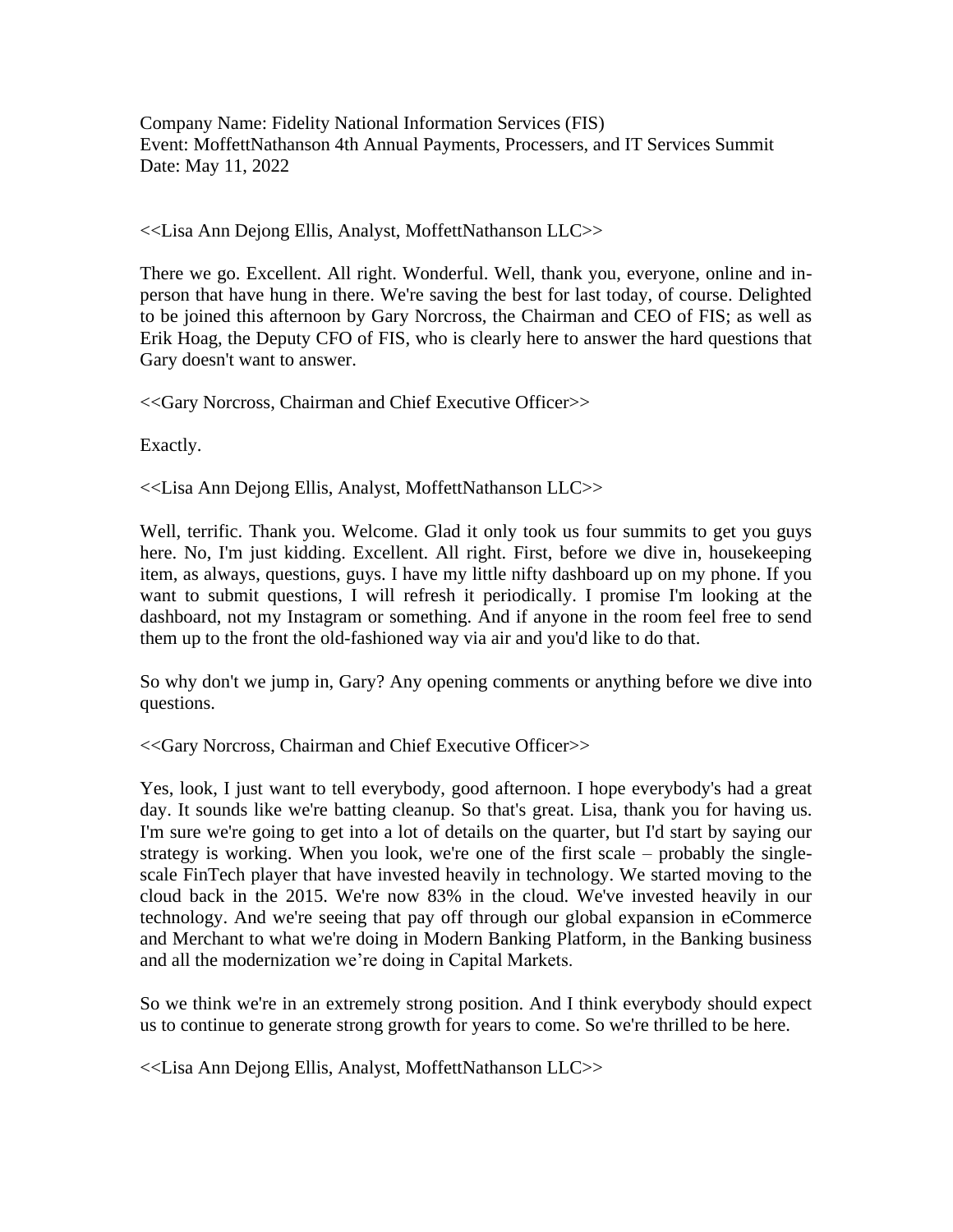All right. Well, so just to maybe set the stage a little bit, Gary, you have been with FIS now for more than 30 years. Clearly, you started as a nine-year-old or something, apparently. But let's focus specifically on the last seven, which is the time since you were named CEO back in 2015. What are the top three or four ways in which FIS and maybe the financial technology landscape more broadly has changed over that seven years of your tenure as CEO?

<<Gary Norcross, Chairman and Chief Executive Officer>>

Well, look, I think we – in hindsight, it looks like we had good anticipation. I mean, as I started thinking about going into the CEO role, there was clearly, Lisa, some technology changes going on. We have this brand-new computing capability called cloud computing. It was clear most of the software was written in very old legacy approaches, legacy languages, outdated databases. The world was going to be pushing more into digital in much more experiential way. And so we took that opportunity when I became CEO to really pivot the company. We ratcheted up our capital expenditures from 3% to 4% of revenue. We peaked as high as 11% of our revenue, really start building out these new capabilities because we believe that the market would move more to self-service. We really did believe the market would move more to true SaaS, right? Where you're deploying and consuming capabilities through a SaaS model.

And fortunately, for us, that's paid off. I mean we've seen the results of that in our sales engines. Our success, we've seen our Banking businesses growth rates more than doubled. Capital Markets has gone from a negative growth engine to now it's moving towards upper single digits. And you've even seen our Merchant business moved from a historical 7%, 8% organic growth to now greater than 10%.

But there continues to be that push towards more modern architectures, more self-service, more digitization. And so that's been the big shifts we've seen.

<<Lisa Ann Dejong Ellis, Analyst, MoffettNathanson LLC>>

And looking forward now over the next three to five years, how are you envisioning FIS continuing to transform over the next few years, given what's going on in the broader landscape?

<<Gary Norcross, Chairman and Chief Executive Officer>>

Well, I think the good news is we're just getting started. I think if you look at where the industry is evolving, so let's just go across any of our categories, let's start with Merchant. We're a leader in eCommerce. When we see where embedded payments is going, when we see new services that are being deployed in commerce, whether it's embedded finance or others, we think we're on the forefront of that technology. When you think about the need to being deploy issuer-type services into Merchants, we have more than 800 million cards that we're already processing on an issuing front.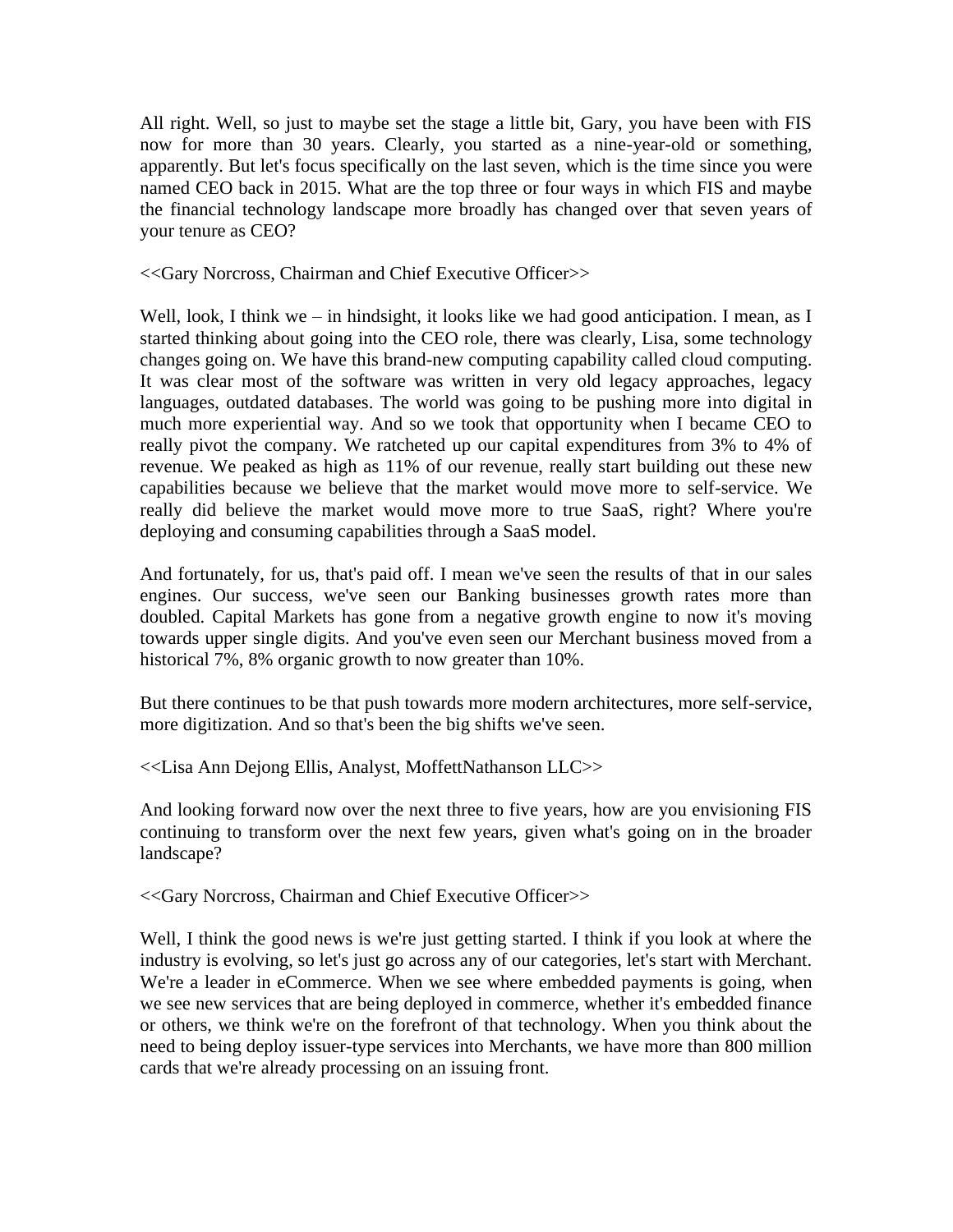When you look at banking, you not only see the transformation going on with financial institutions, what's really starting to get exciting is how now new customers, FinTechs were starting off of Banking services where they don't have a charter, right? But it opens up a whole TAM for us. We just had one of the largest payment providers in the industry that everybody knows very well. They just went live this weekend with our Modern Banking Platform. And we saw tremendous growth through their high-yield savings product.

Once again, no banking charter, not wanting to offer those kind of services. So it's really starting to open up now that we've made those investments into brand new markets. And we're seeing that in Capital Markets as well, where we were traditionally offering services into banking. We've now moved through RegTech into insurance, into private equity, into investment. And that's allowed us to accelerate growth.

So I think over the next decade, you're going to see this massive transformation occurs within financial technology, and we're in an excellent point to take advantage of that.

<<Lisa Ann Dejong Ellis, Analyst, MoffettNathanson LLC>>

All right. Well, let's dig in a bit here. Starting with your largest segment, Banking Solutions, 46% of revenues in 2021. As you highlighted upfront, your Modern Banking Platform, which is the cloud-based platform, has accelerated growth in this segment by more than double, like you said, from sort of low-single digit up to 7%, 8% now running. Can you describe the technology differentiation in this platform? What has been modernized? You mentioned the 83%. And what are the major technology initiatives you have underway there?

<<Gary Norcross, Chairman and Chief Executive Officer>>

Yes, well look it almost started when you think about the regulatory change that occurred in Europe almost five or six years ago with open banking GDPR, that really led us to lean in, in on our first cloud-native application, which was our Code Connect platform, which really opened up micro services. And then that led into our PaymentsOne platform, which is the industry-leading cloud-native issuer solution end market for both credit, debit, prepaid, reloadable.

Then we moved into Digital One, right, which was a true third-generation digital experience, which was really driving a whole omnichannel experience across whatever channel that you wanted to plug into branch, mobile device, Internet any other channel you want, kiosks, car, et cetera, could all get plugged in. And now we're coming online with Modern Banking Platform.

And so as you think about that, that opens us up to a whole different world of growth, and we've seen that growth accelerate dramatically from low single digits to upper single digits as you described. But each and every one of those have contributed to that growth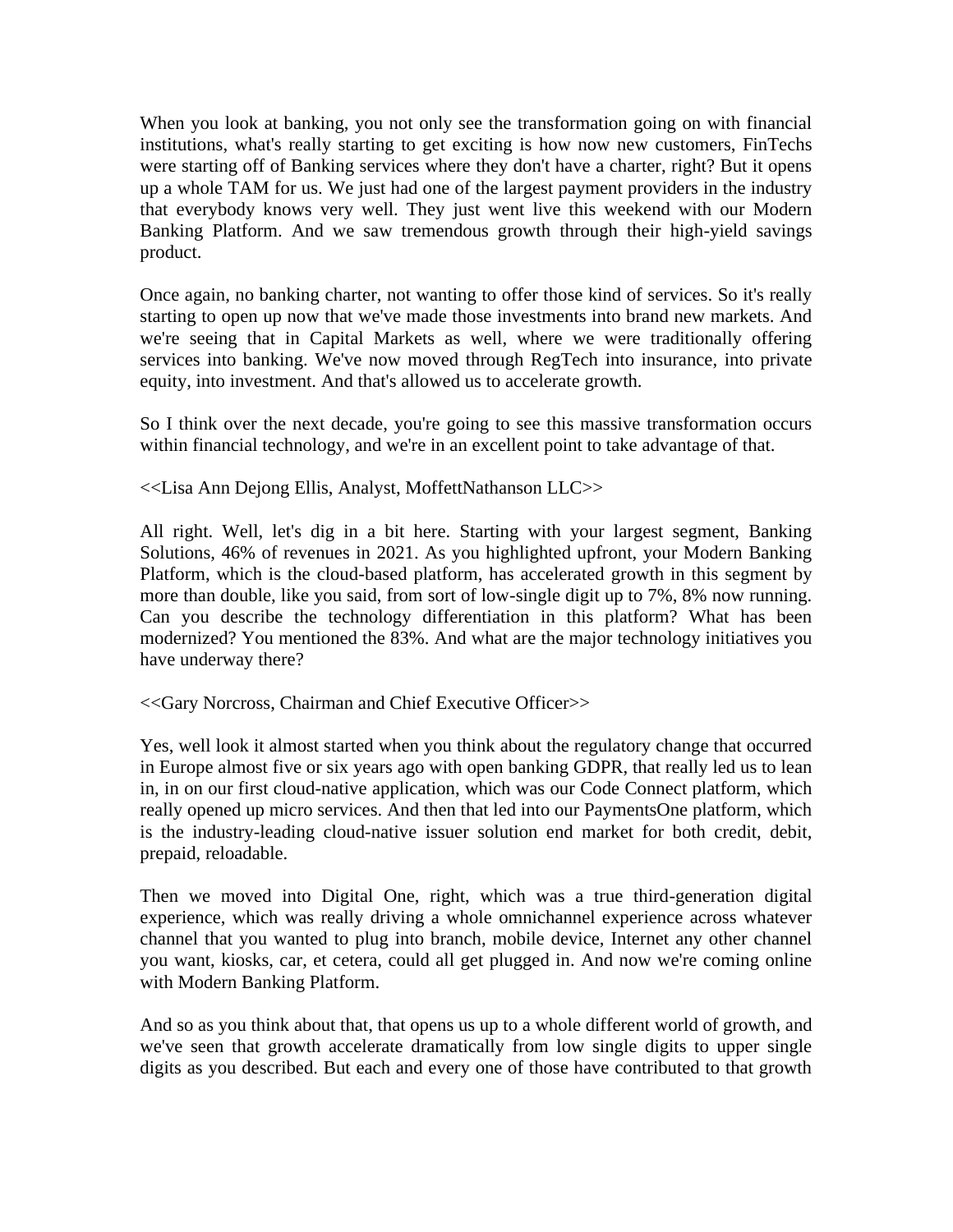curve and allowed us to cross-sell and upsell, not only our existing clients, but take new market share.

Modern Banking Platform has definitely gotten a lot of attention. It's truly the first cloudnative retail core banking product end market. It's about as buzzword compliant as you can get, I like to tell people. There's really nothing you can bring up in a modern architecture framework that doesn't exist in MBP. You can build your own user experience. You can take various components of it. You can take our user experience. It's got all micro services as an underlayment to gain access to data, et cetera.

And we've now signed 19 customers. We started in a very large end of the market as, frankly, a lot of really large financial institutions have held on their technologies for a very long period of time. We've actually seen community banks and even some of the regional institutions leapfrog them, while – in older generation, but still leapfrog them to a much more modern architecture.

So it's doing exceptionally well. As I said, I just highlighted a FinTech that went live on this weekend. So we're continuing to grow in a very robust pipeline. But all of these capabilities that I just mentioned have really contributed to our record sales. We've had now, what, four or five years of just extremely strong sales, very consistent backlog growth of anywhere from 7% to 9% every quarter, which is a great indicator of what the Banking segment is going to do for the future, real strong pipeline. And we just couldn't be more bullish on what banking has going on at the moment.

<<Lisa Ann Dejong Ellis, Analyst, MoffettNathanson LLC>>

And talk about the sustainability of that elevated growth rate. IT spending amongst financial institutions tends to be kind of a GDP huger number. And so in order to grow in the high single digits, you are gaining share of wallet in some way or another. So what are you displacing largely? Is this still legacy in-house? Is this competitor? Where does that kind of conviction in the runway come from?

<<Gary Norcross, Chairman and Chief Executive Officer>>

It's really all of the above. I mean, honestly, we play in the larger end of the market. We do have – we're very proud of our community bank business, don't get me wrong and we compete there very effectively. But as you move up and get into larger and larger financial institutions, really, our competition there is more in-house-developed software. We're competing with the CIO, the CTO within the financial institution, their ability to build. So we continue to take share of very old legacy platforms, off competitors and off in-house build. What I would tell you is we still – we're seeing very strong demand. And it's interesting historically, banks have been slow to invest. But back to the point I made earlier, I almost think they've held on a little too long.

And now you're really seeing that demand starting to accelerate. We're seeing more and more RFIs, RFPs, proof of concepts. We're seeing customers wanting access to our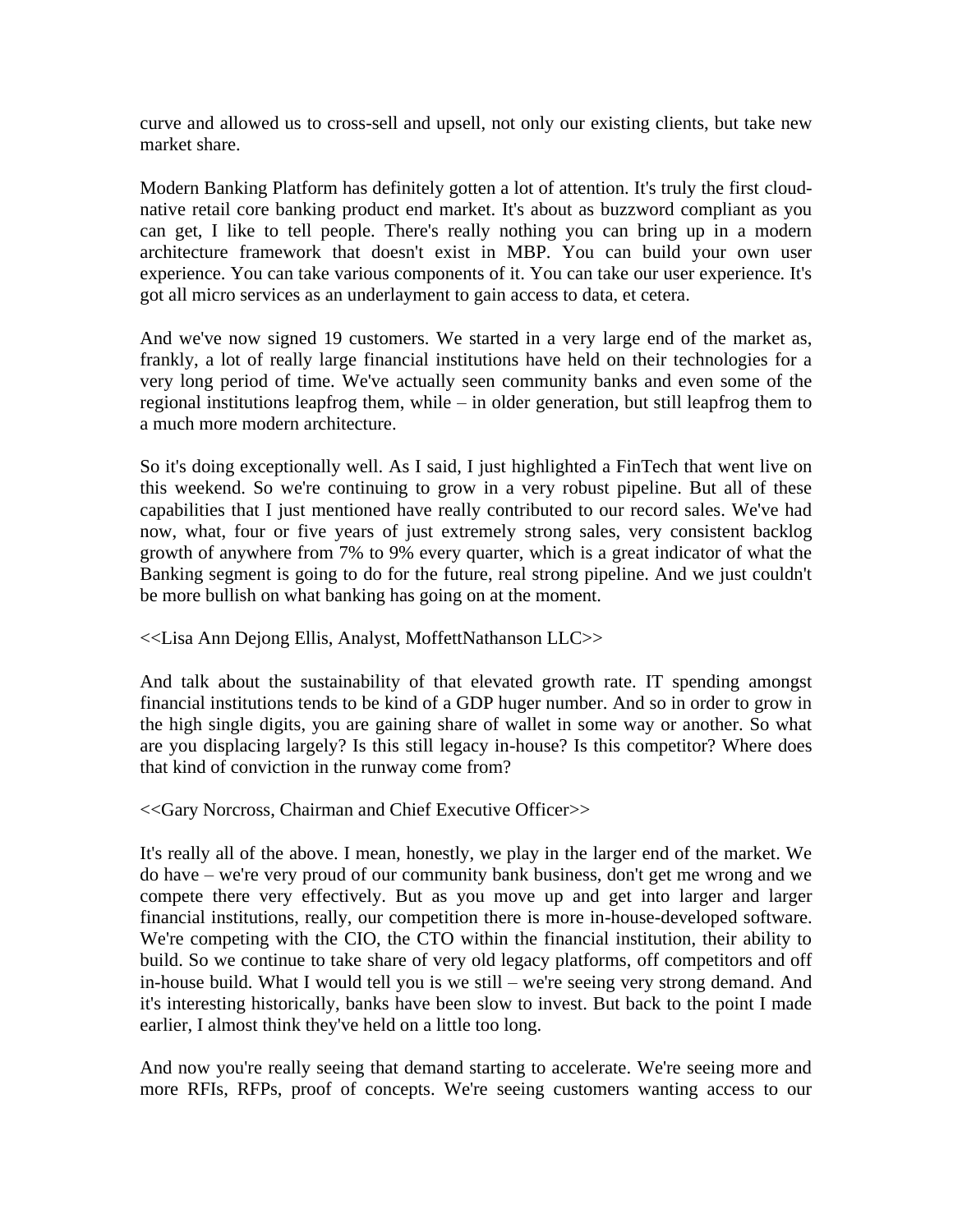sandbox to play with the newer technologies. And even as we come into a potential recession, where we saw our Banking business, it was flat from an organic standpoint. In the last recession, margins expanded 250 basis points. This time, I think, it's going to be different.

Financial institutions are well capitalized. They're very strong. So if we go into it, I think we're going to continue to see that demand because they're going to have to change out their solutions in order to compete.

## <<Lisa Ann Dejong Ellis, Analyst, MoffettNathanson LLC>>

Now on that point, one question we often get in this segment is from investors, it's less about FIS' products and the competitiveness of those products, but more about the health of that underlying customer base, the health of the small and medium banks in the U.S. So can you talk about coming out of the pandemic, what is the health of that customer base look like? And also, what are some of your diversification initiatives to move beyond the U.S. small, medium-sized banks that's been your bread and butter?

<<Gary Norcross, Chairman and Chief Executive Officer>>

Well, Our bread and butter, I would say, is medium and large. But your point is still well taken. I mean we just wrapped up our largest user conference. We had about 4,000 people in attendance. And I would tell you, the health of our financial institution customers are as strong as I've seen it. They're coming off through the global pandemic. The PPP program was a huge windfall for financial institutions. Their ability to deploy those loans drove a lot of revenue for them.

As the net interest margin continues to expand, their ability to grow the revenue streams did very well in rising rate markets. So I think unlike as people were looking at economic downturns in the past that was really caused by a financial institution collapse. I don't see that this time. I don't  $-$  I see our customers being very healthy. They're really trying to invest in large scale programs and that's growing in our demand.

Now your question about how do we expand the TAM into our non-U.S. markets is a great one. We just announced that we're moving MBP into Azure, and we're going to – now that's going to open up Australia, New Zealand, Thailand for us, which are very strong markets. But we've got a lot of opportunity on international growth.

<<Lisa Ann Dejong Ellis, Analyst, MoffettNathanson LLC>>

Yes, you were just commenting on, yes, the health of – you just came off your user conference, the health of the small banks or medium banks, I guess, medium and large banks coming off the pandemic.

<<Gary Norcross, Chairman and Chief Executive Officer>>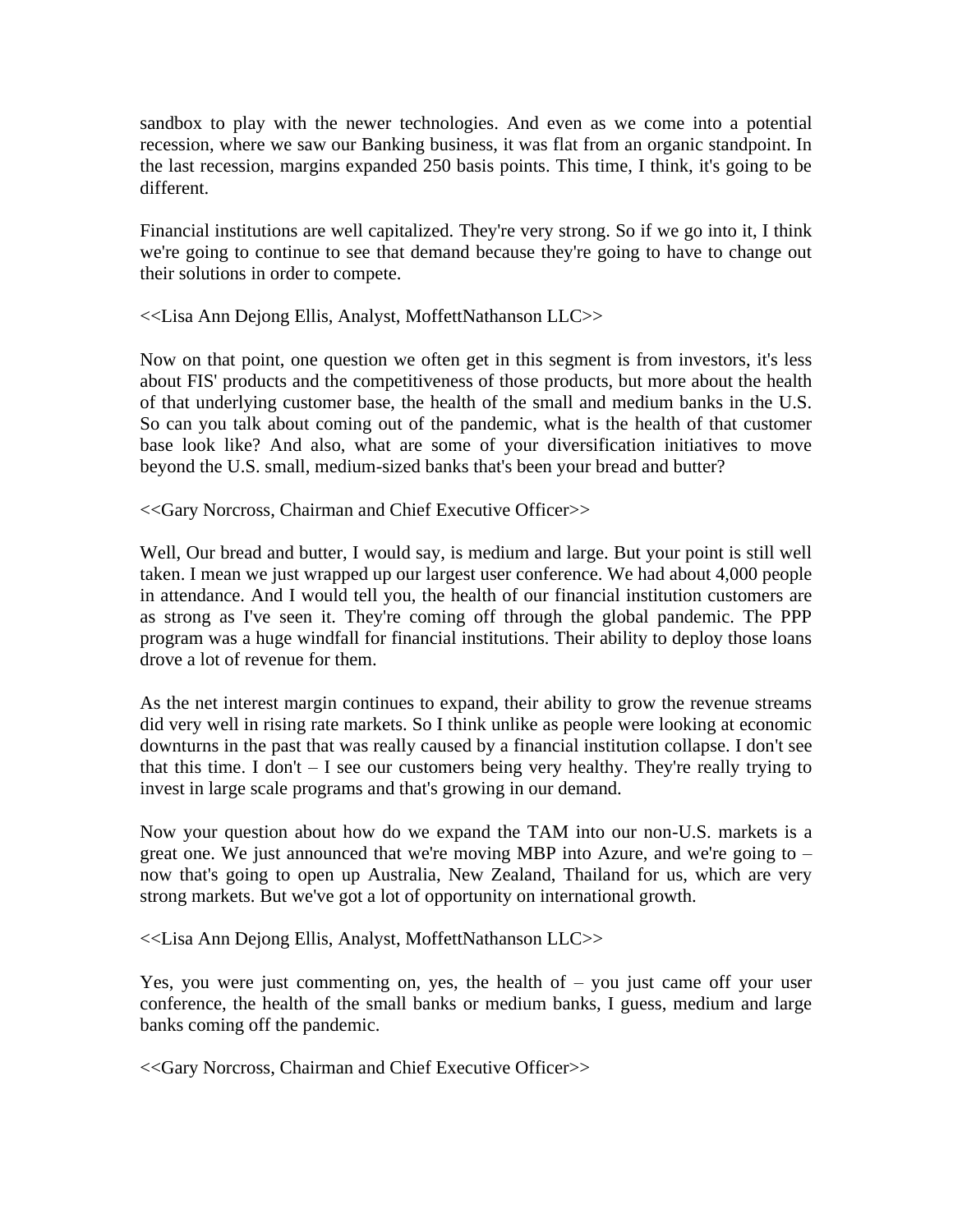Yes. Look, so I think they're very healthy. PPP was a benefit. The net interest margin expansion is a benefit. I did also highlight this quarter, we announced moving Modern Banking Platform to Azure. That opens up new markets for us outside of the U.S. We'll lean into Australia, New Zealand and Thailand which were very large in retail banking today there. So I think there's a lot of future promise for the business. We feel really good about it.

<<Lisa Ann Dejong Ellis, Analyst, MoffettNathanson LLC>>

Terrific. And tech, can you bring back up the video on the screen. I think you have the holding slide still up. All right. There we go. All right. Perfect. Terrific. You commented briefly, I just wanted to get this last one in on this segment about going live with a major FinTech. This is another question we often get is like in that market, our FinTechs friends, partners, customers, are they competitive, if not directly, indirectly with FIS? Talk to us about that dynamic.

<<Gary Norcross, Chairman and Chief Executive Officer>>

We're finding them as friends. I mean we think it opens a whole new market for us. I mean, for years, people thought you needed a banking charter in order to offer Banking Services. Obviously, that's not true. We're seeing people embrace and offer capabilities in very different ways. Our solution set, our ability to launch out of our cloud, no one really can compete with us from a price competitive standpoint, a functionality standpoint, a modernization standpoint.

So we see it as a great advantage. We'll actually leverage some of our partners and deploy them through some of our channels as well. So we don't have to build everything ourselves, and that's gone very well. So we see FinTechs as a great opportunity. We consider ourselves a very large FinTech. So at the end of the day, it makes for a good partnership.

<<Lisa Ann Dejong Ellis, Analyst, MoffettNathanson LLC>>

All right. Let's switch over to Merchant Solutions. Maybe the more controversial piece of FIS right now and maybe more broadly across the industry. You – so Merchant Solutions for folks maybe less familiar, 32% of FIS' revenues in 2021. You've put out a medium term outlook for this segment of double-digit growth. As you highlighted, that is up a little bit, at least from where it was running pre-pandemic. So can you describe what gives you confidence in the double-digit growth outlook for Merchant Solutions?

<<Gary Norcross, Chairman and Chief Executive Officer>>

Well, I think it's all the investments we made and everything that we're seeing. I mean you had a business that was really performing exceptionally well, pre-pandemic, at about 7% to 8% organic. We've leaned in. The clear differentiator for us is our global ecommerce business. Huge barriers to entry in that business. And so solution set very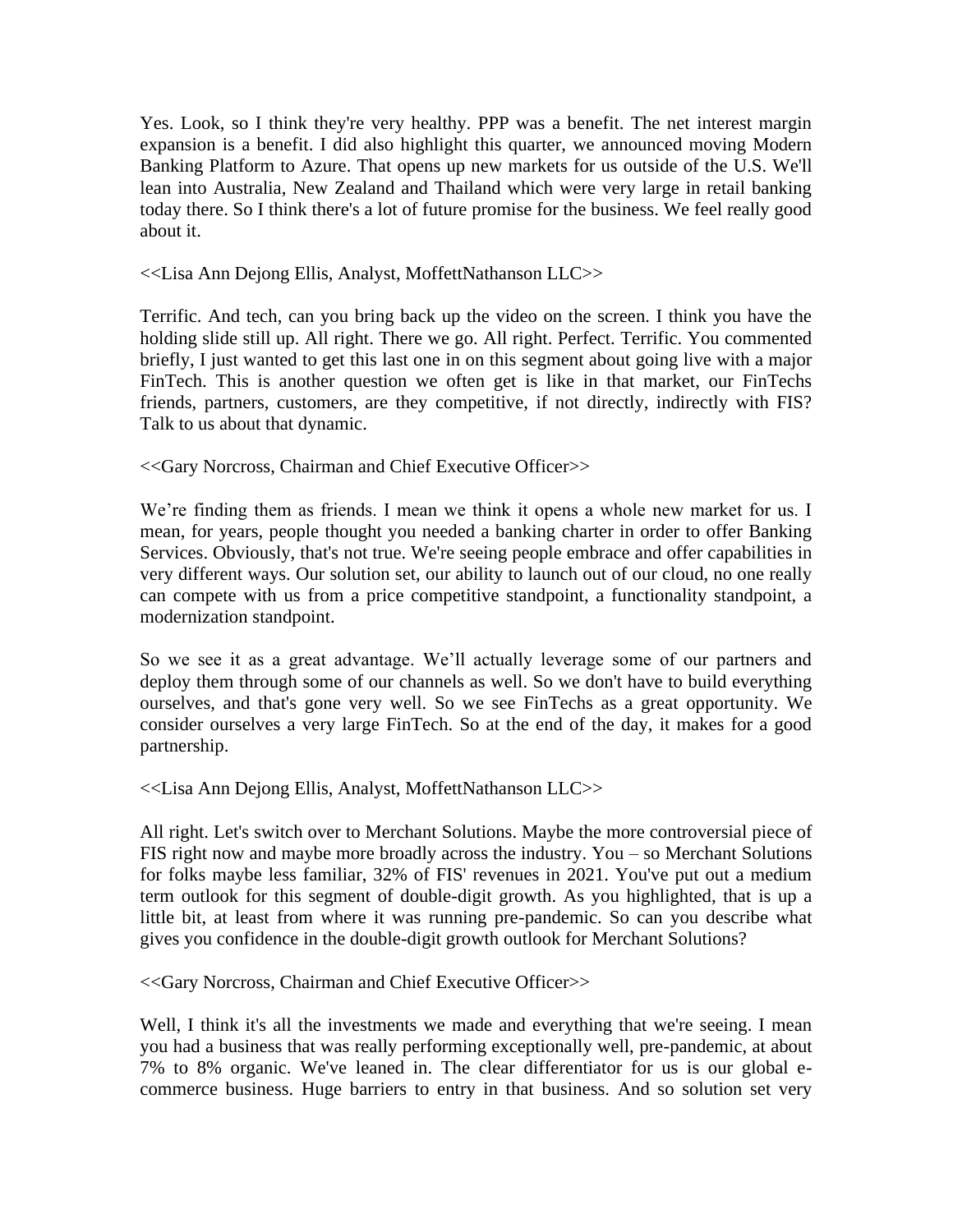sticky. Customer retention, very high. We're also very strong in the enterprise market. Once again, slower growth for us as it is for everybody, but extremely sticky, very large barriers to entry. Our ability to cross-sell on that base has been very high. And then a third of our – or about 27% of our business is tied to SMB, which we go to indirect.

But even that has shown very strong recovery. So you've got our global e-commerce business, which is the fastest-growing TAM in Merchant. It's consistently growing greater than 20%. So it's becoming an ever larger part of the Merchant business. We've invested heavily in technology. We've got our new acquiring platform fully in market, and all of our historical back book converted onto that.

We've got our Access Worldpay in market. It's doing very well. And so you've got our largest, fastest-growing TAM growing greater than 20%. You've got our enterprise business growing very well in line with TAM or actually a little faster than TAM, and our SMB business performing well. So all of that gives us a lot of confidence that you got a 10%-plus grower that's going to accelerate from there. Our sales engine and our direct channels have been very strong. We've done very well in e-commerce even through the pandemic in sales as well as enterprise. There was a narrative there around share loss but I think people are seeing as certain third parties are coming out, even disclosing volume, we actually gained 200 basis points of share in the U.S.

Our e-com volume that left due to the pandemic, like travel and airlines, is coming right back at very high yield rates. And so I think people are starting to realize that this is a very competitive business in a very good market and will continue to grow very strongly.

<<Lisa Ann Dejong Ellis, Analyst, MoffettNathanson LLC>>

Right. A few follow-up questions on those subsegments that you highlighted. So let's start with the global eCom business. Like you highlighted, this is the crown jewel of the Merchant Solutions business, but obviously, also a very competitive market where there is very high profile pure-play players in that space. So talk a little bit about the differentiation of the FIS platform in global eCom and maybe, in particular, subsegments or verticals where you play sort of demarcate yourself from some of those pure plays.

<<Gary Norcross, Chairman and Chief Executive Officer>>

Yes, I'd clarify one thing in your question. I think the biggest differentiation is that first word you used, which is the word global. There's really only two global eCommerce players that – at scale. And there's plenty of market for both of those players to not only exist and grow very substantially. I do think people don't understand that verticals really do matter in this business.

There's a lot of sophistication that only your scale and your ability to underwrite risk and allow you to grow in those verticals. And so it's really the timing of those verticals and the position you're in on those verticals, which is really going to dictate your volume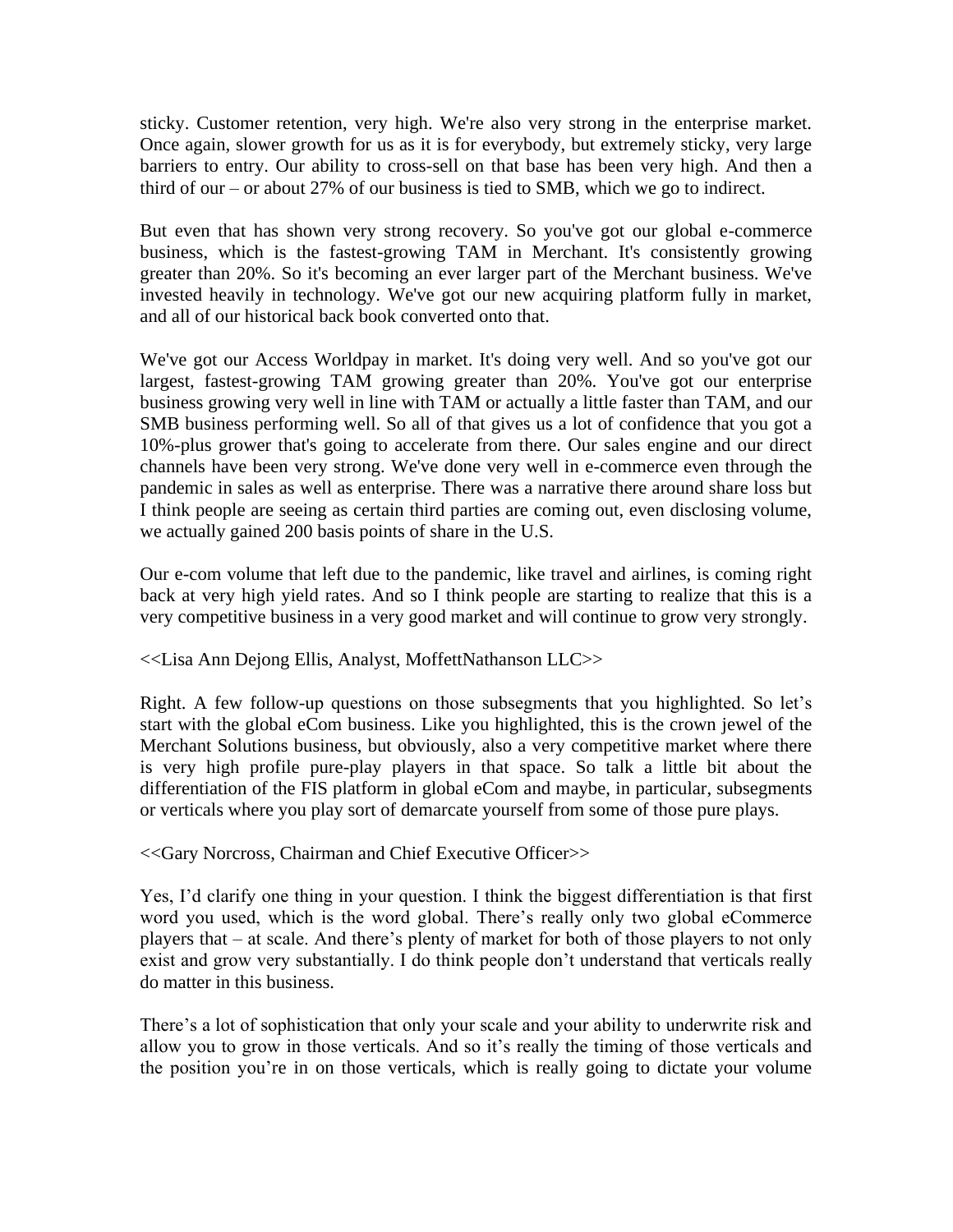growth. So a lot of people won't look at this volume narrative. We're so large in enterprise. For example, you come through the holiday season.

Naturally, our volume is going to come down because everybody – those enterprise customers will have less volume. eCom is very much the same way. Our ability to penetrate new countries, we've already launched seven new countries last year. We've got 13 new countries coming online between now and the end of 2023. Our ability in travel and airlines, really, we compete there not with other people that you think of, but we compete with typically local providers in that country.

Because once again, our ability to underwrite that risk and be able to drive their revenue outcomes, given our scale are much better. Our technology is better, but our ability to underwrite that risk and drive it at a lower cost for them is much better and therefore, we compete and we can take share. We do the same in streaming services. We do very well in streaming services. We had the foresight, and we were in crypto way before crypto became popular.

Now you've got four out of the five largest exchanges we run. So there's plenty of opportunity, but those verticals and that global reach is what really differentiates you in eCommerce. The ability to move money cross-border, the ability to drive that currency exposure and minimize that, all of those are very important attributes of running a large global eCommerce business.

## <<Lisa Ann Dejong Ellis, Analyst, MoffettNathanson LLC>>

All right. And then following up on the large enterprise business, core, core part of your business at FIS. You highlighted that, that business, while not as high growth, of course, as eCom is very sticky and obviously drives a tremendous amount of volume for you, very beneficial when you're a platform-based business. So talk a bit about what makes that business so sticky. This is probably one that maybe people would think might be at risk or – so what is it about the large enterprise space that keeps it very tightly tied to FIS?

<<Gary Norcross, Chairman and Chief Executive Officer>>

Well, it's complex. I mean, at the end of the day, if you look, we have very, very low churn in that business because it's just all of the complexity. It's kind of like a large financial institution. So I'd give you an analogy. If you deal with very small community banks, you're not going to go talk to a Fifth Third. their level of solutions set they need, their level of downstream integrations are going to be much more exponential.

Same way when you look at the enterprise business, when you're looking at a very large brochure, you're looking at a very large pharma, you're dealing with a very large retailer, the level of complexity that you're going to have to integrate into their downstream systems, the level of flexibility you're going to need to drive to underwrite that, your ability to bring scale to improve their fraud rates, to reduce their fraud exposure.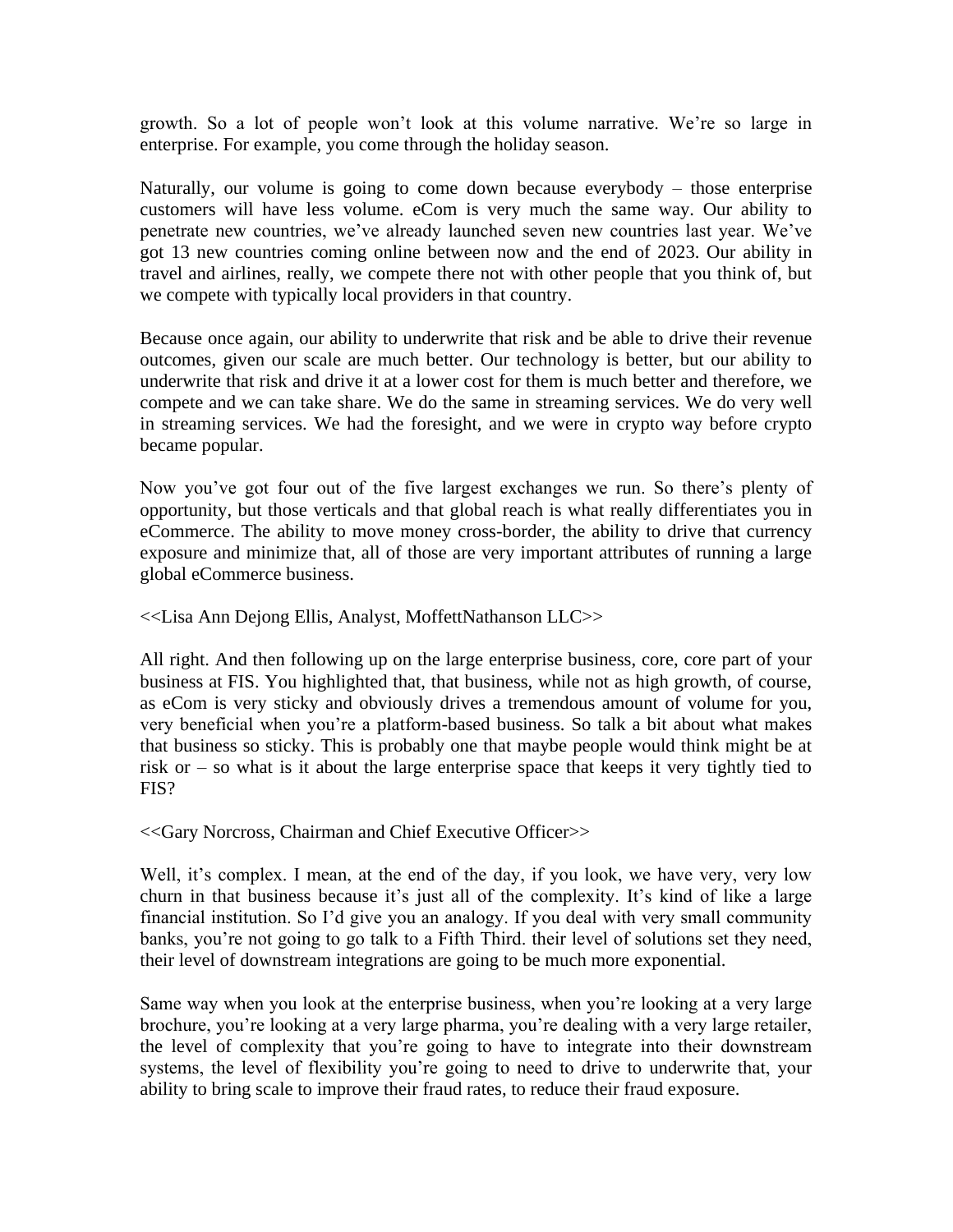Your ability, if they do go card-not-present to be able to drive a much higher authorization rate that others can't do because they don't have a scale, our ability to bring 800 million of our data from issuing cards to our reach in that large enterprise, those are going to be things that differentiates you and make it a very, very sticky business with really high moats to entry. And then frankly, while we're seeing low – very low churn in that business.

<<Lisa Ann Dejong Ellis, Analyst, MoffettNathanson LLC>>

All right. And the last one, the SMB business primarily concentrated in the U.S., and this is the old Mercury business. And then also some presence domestically in the UK. Particularly in the U.S. market, we've seen a lot of growth in the integrated POS providers in this segment over the last couple of years. Now FIS has traditionally had a very strong ISV platform in this space. There's a little bit of a different model. So can you talk about how you – what your strategy is to compete given that you've opted, not to own a POS system, maybe that will change at some point, whether you opted not to own one. So how do you kind of participate or compete in this market?

<<Gary Norcross, Chairman and Chief Executive Officer>>

Yes. I think, look, I think our ISV business continues to do very well. We saw a very strong rebound of that in quarter. I mean, as our partners continue to grow and we saw a strong return. So we'll continue to lean in on our partner channel. We've signed up a lot of partners during the pandemic. We'll continue to move it in that direction. We also have moved some of our partners to a PayFac. I mean we've seen a lot of growth out of our PayFac business. Do we take less revenue in those transactions? We do. But we also take less risk in those kind of transactions.

So you get paid for your exposure. But it's also a way for us to enable those partners to help drive their scale. We've also made a recent investment, which we're excited about. The area that we didn't do anything in SMB on was really card-not-present. And this is an area that we see as a real opportunity. How do we take our world-class global eCommerce capability, but how do we simplify it down in a way that allows people to consume it on a self-serve basis?

And that's where Payrix comes in. There were a number of competitors that offer this service. They used all of us on the back end. So it made underwriting pretty – due diligence pretty easy on this one. But we could really tell that Payrix is making a real difference in the kind of share they were taking and the scale. And so through that platform, we now have a capability that allows people to self-serve. So they can – either our partners can come through that channel or SMBs can go direct in that channel and they can auto underwrite, auto onboard.

They also can consume other capabilities we can offer. As you think about embedded – the future of embedded finance, as you think about the ability to launch issuer processing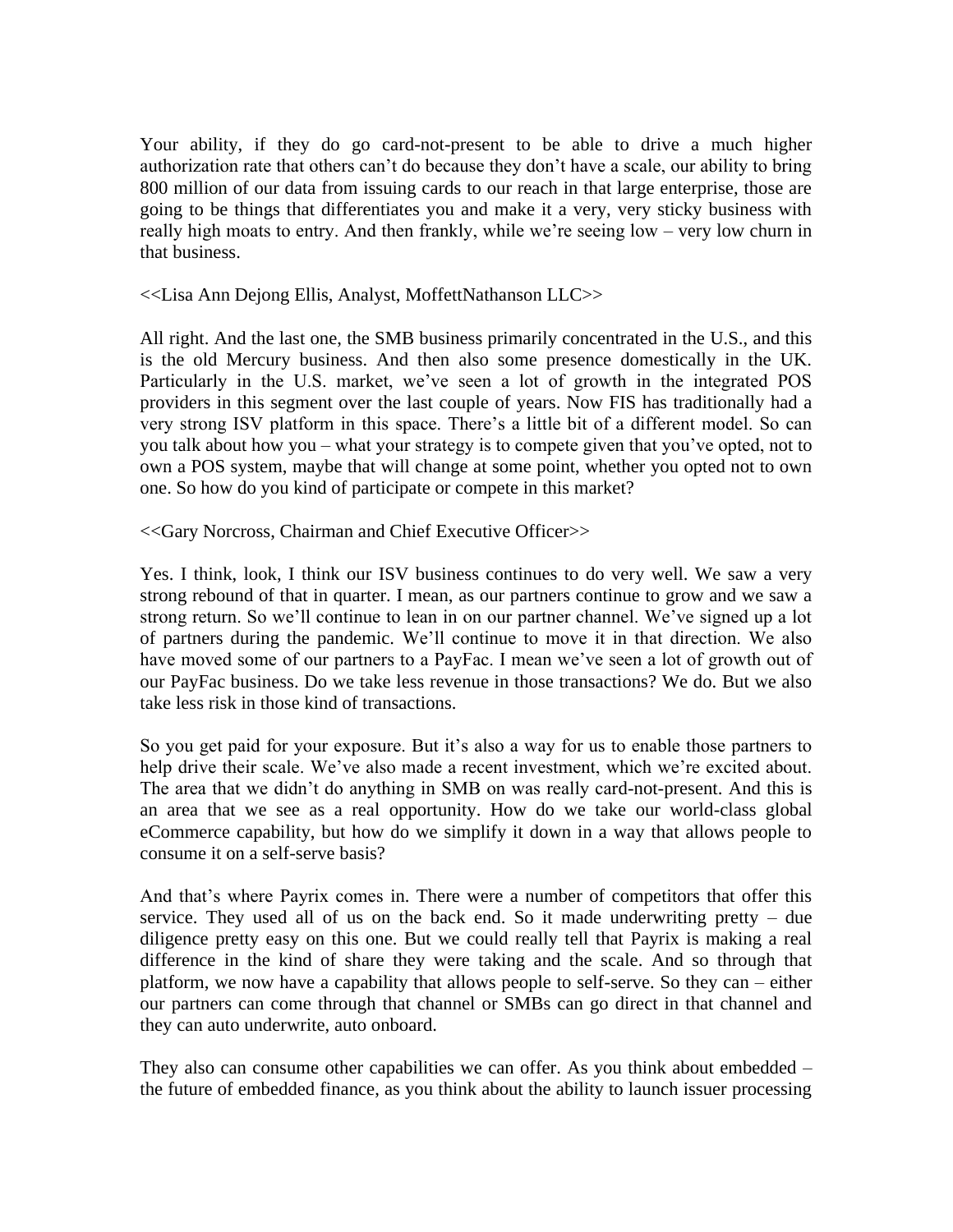into certain SMBs. So we're real excited about it. It's small, but it's growing really rapidly. It'll grow over a 100% this year. So very impressed with the team. We think we can accelerate it from there. We think it'll be a big opportunity that opens a new market that really we haven't participated in that SMB market. But that's really going to be our strategy on that portion of the business all while leaning in heavily on global eCommerce and the enterprise business.

## <<Lisa Ann Dejong Ellis, Analyst, MoffettNathanson LLC>>

All right. Let's turn to the third segments. I'll keep the questions here more limited. Capital Markets 22% of revenues. How should investors just think about sort of the strategic fit or the strategic value of the Capital Markets business to FIS? Like how does it end up integrating with or creating synergy with the other pieces of your business?

## <<Gary Norcross, Chairman and Chief Executive Officer>>

Well, it's been tremendous. I mean first, let's start about what we had to do when we bought the SunGard asset in 2015. I mean it was our – it was single-handedly our biggest turnaround that we've done. We obviously didn't pay a lot of money for it in current valuation or even historical valuations. But we knew we had a heavy lift. We had to really bring the individual products together in a solution. We had to build those solutions in a way that we can offer them in a SaaS deployment, and we had to leverage the relationships across our common customers, and it's really paid off.

And so if you look, for example, we now have single go-to-market, the largest financial institutions. We leverage our buying power across capital – or they're buying power across Capital Markets and retail. A great example is a huge relationship with Goldman Sachs, wouldn't have won on the retail banking remit, if we didn't have that huge Capital Markets relationship, we were able to get access to that, be considered. They realized how large the overall relationship was, didn't give up economics for it, but really saw the strength of the overall partnership. And that's a great example of just a huge cross-sell with that Modern Banking Platform win there.

We've done other things when we brought in Capital Markets. So a lot of benefits in financial institutions on common customers. We've also been able to push into new markets. We've pushed into private equity. We've pushed into insurance. We've pushed into investment, very significantly what we've done. We were able to leverage the scale of FIS' processing that SunGard didn't have, Capital Markets didn't have prior.

And so our ability to come in and lower the overall total cost of ownership. So that has been very synergistic with the Banking business and continues to do so. And you're honestly seeing the transformation every quarter where that business is looking more and more like banking every day as far as the reoccurring revenue nature, the SaaS deployment nature, the strength of the margins across those businesses, very excited about how it fits in the overall strategy of the company.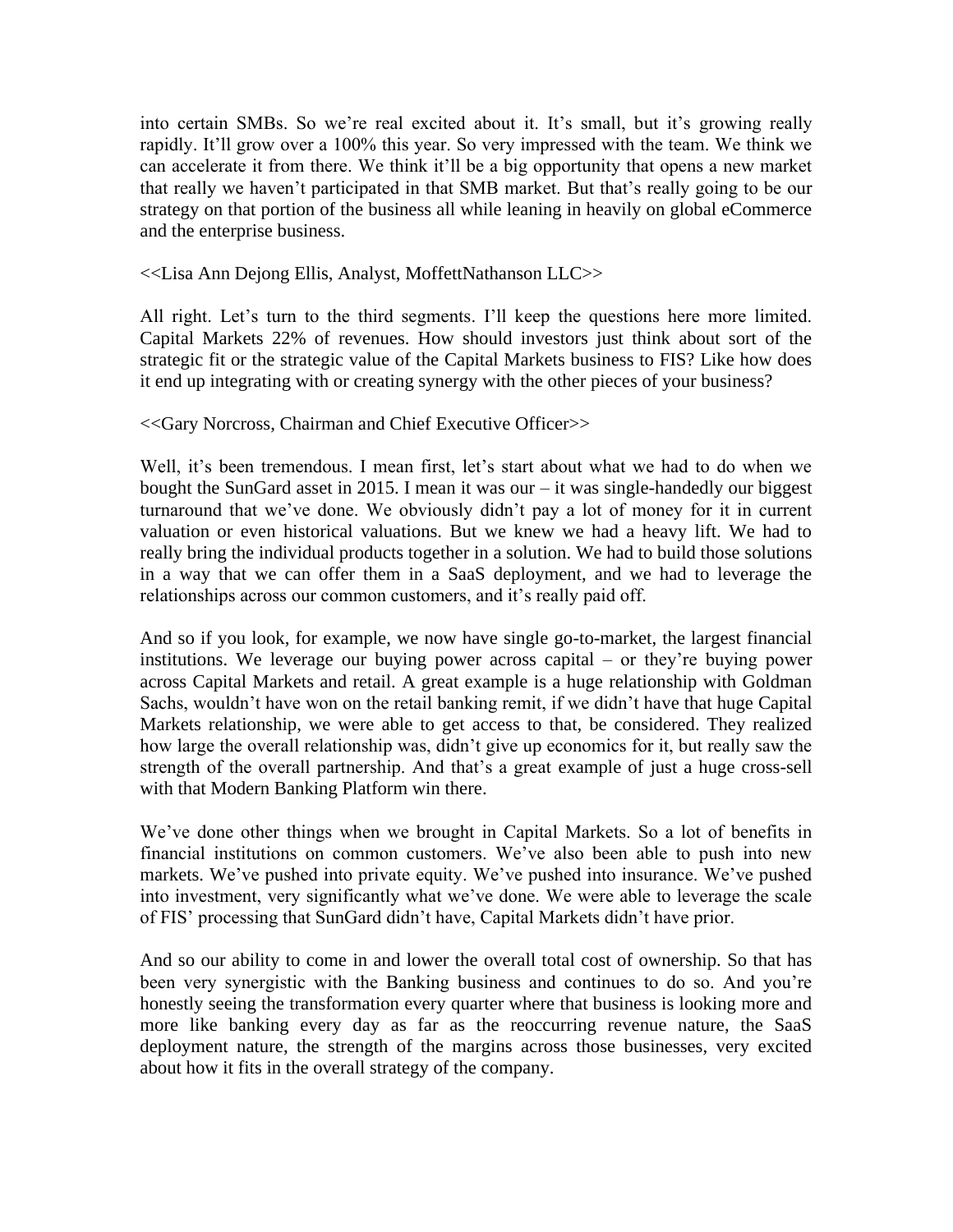<<Lisa Ann Dejong Ellis, Analyst, MoffettNathanson LLC>>

All right. Good. Let me turn to a couple of just crosscutting issues or questions more, I guess, CEO agenda type of questions. First, talk about talent a little bit. We're in a whitehot talent market, particularly in FinTech. So how does FIS ensure that you're attracting and retaining the right level of talent to remain competitive in this space?

<<Gary Norcross, Chairman and Chief Executive Officer>>

Yes. No, look, I mean everybody is going through it. Everybody is seeing the great resignation. Everybody's seeing wage inflation. It is a white-hot talent market. We're doing a lot of really interesting things to drive our talent agenda. We've been able to recruit and retain some of the best talent in the industry. It really goes with, we have a very global approach to talent. We've been hiring talent around the world for the last – sent all the way back to 2010. Actually 2007 is when we really started expanding our talent agenda globally.

That's worked very well for us. We also, in the U.S., went to more middle-market type locations where we could recruit talent, where people wanted to live, and it's really helped us with retention dramatically with that approach. Not only we've been able to get top talent, we've been able to retain it, whereas certain markets, do we have a position in Silicon Valley? Absolutely. Do we see higher turnover there? Absolutely, as everybody does. But you go to other more middle markets and you can retain it better. We've reshifted our whole recruiting effort out of college. We announced a couple of years ago that if you join FIS, we'll pay off 10% of your student loans every year.

That's driven a real high retention. In 10 years, you'll be debt-free with FIS. Of course, you've got to be competitive on wage. And we've seen wage inflation like everybody else has. But given the strength and scale of our business and the high contribution margins of our growth, we're able to compete very effectively, all while expanding margins. Something I'm very proud of the team of. We've seen our call center rates go to \$20 an hour, but we've seen even our starting programmer rates just significantly increase. So all of those things that we're doing to compete, and we feel really good about it. Is our turnover rate still higher than where it was pre-pandemic? It is, but all the trends are in the right direction. And our retention of our key talent has been very strong. So we're really pleased with that.

<<Lisa Ann Dejong Ellis, Analyst, MoffettNathanson LLC>>

All right. On a related question, other major area of investment in addition to your people is on the innovation and technology side, where again, the pace of innovation in the FinTech space across all of your segments is extraordinarily fast right now. So what steps do you take sort of organizationally to ensure that you're maintaining a leadership role on the technology side?

<<Gary Norcross, Chairman and Chief Executive Officer>>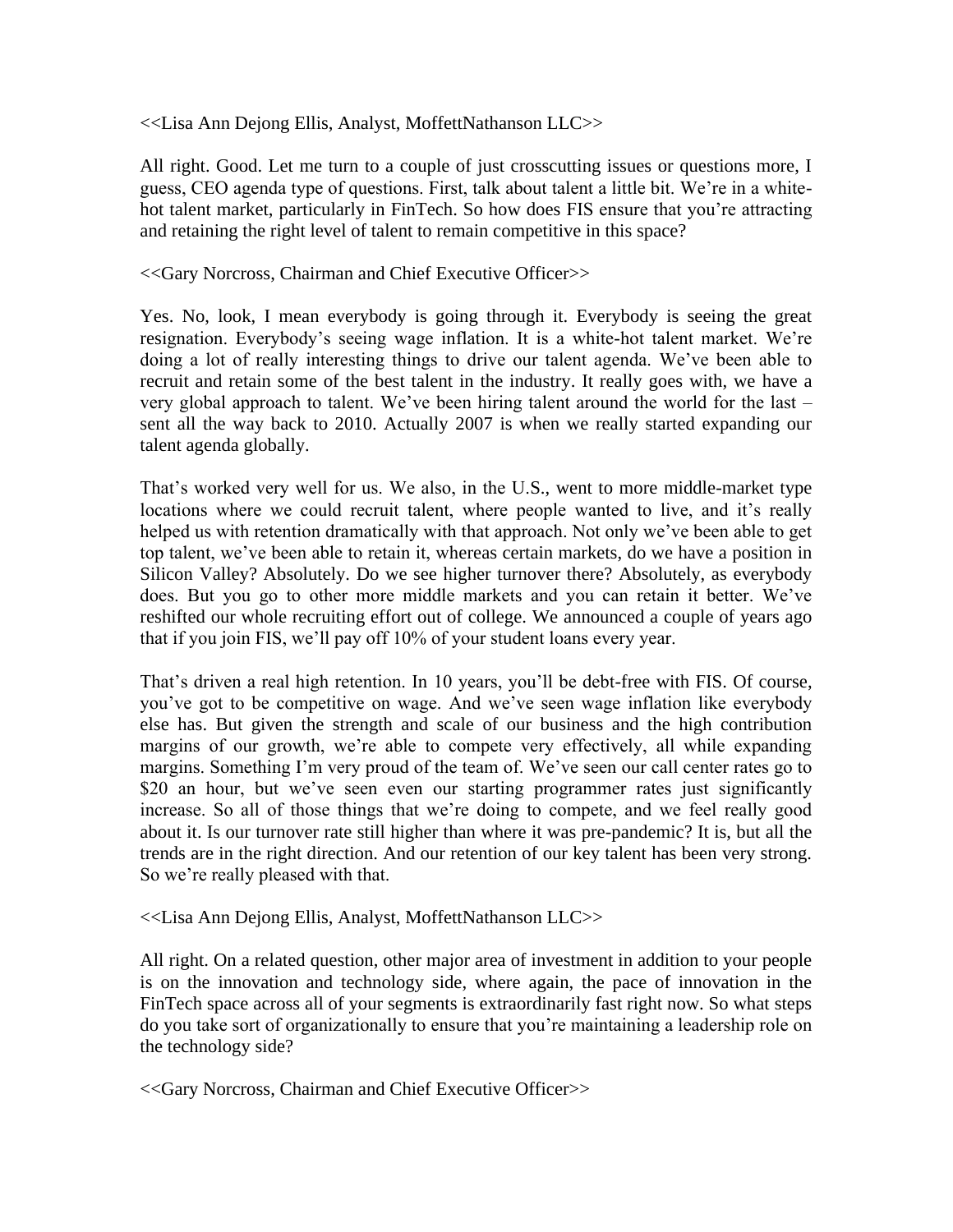I think our product organization has done a phenomenal job with that. Back to talent. I mean, we hired our Chief Product Officer gentleman by name of Vicky Bindra. He's done a fantastic job. He's really brought a high level of talent in, but it didn't start – it didn't stop just with product design and product innovation. I mean you do have to build it, right? You do have to create it. You have to take risk. We've done a very nice job over the years. We've launched an accelerator about seven years ago. I don't know how much people know about accelerators, but we'll have as many as 260 companies apply for 10 spots every year from around the world.

Our accelerator has averaged 100% funding over the last three years, which is phenomenal. We haven't funded them all, but some of our partners have stepped in to even fund them. So we get a lot of innovation and thought processes coming out of that. We drive a program called InnovateIN48. A lot of people call it the hackathon. I just don't like the word hackathon. So I like the InnovateIN48. We challenge our team – our colleagues to pull together virtual teams and in 48 hours, drive innovation using new technologies.

We've had a lot of innovation come out of that with a lot of success. We also do some venture-level investing as a company our size. We'll invest in startups and partnerships, and we'll actually deploy them through our go-to-market channels and really give our customers an opportunity to take advantage of some of these things. But you're right. It's a – knowledge at a white-hot labor market, it's a white-hot innovation market.

And so there's not going to be just one thing you're going to need to do to stay ahead. We talked earlier about our embracement of partners and not only selling our capabilities into FinTechs, but consuming some of the stuff they're doing. But all of those things have to work in a real orchestrated fashion that continue to keep you ahead of the curve.

<<Lisa Ann Dejong Ellis, Analyst, MoffettNathanson LLC>>

All right. Well, Erik, I promised you that we would save the hard questions for you. So here we go. So FIS has established medium-term growth guidance of 7% to 9% revenue growth and mid-teens EPS growth. But FIS' current share price would suggest that some investors at least don't believe you'll achieve this goal, frankly. So what would you say? What aspects of the financial model and the outlook give you such confidence that you think the investor community is missing?

<<Erik Hoag, Deputy Chief Financial Officer>>

Well, I think the disconnect is in the terminal back. So the bearers would argue that we're losing – that we'll lose share in the long-term, pushing terminal growth rates to zero, maybe below zero. We clearly disagree based on our strong inconsistent results. We believe that as the market begins to appreciate the strength of the business model again, it will create a lot of upside for the price of FIS shares.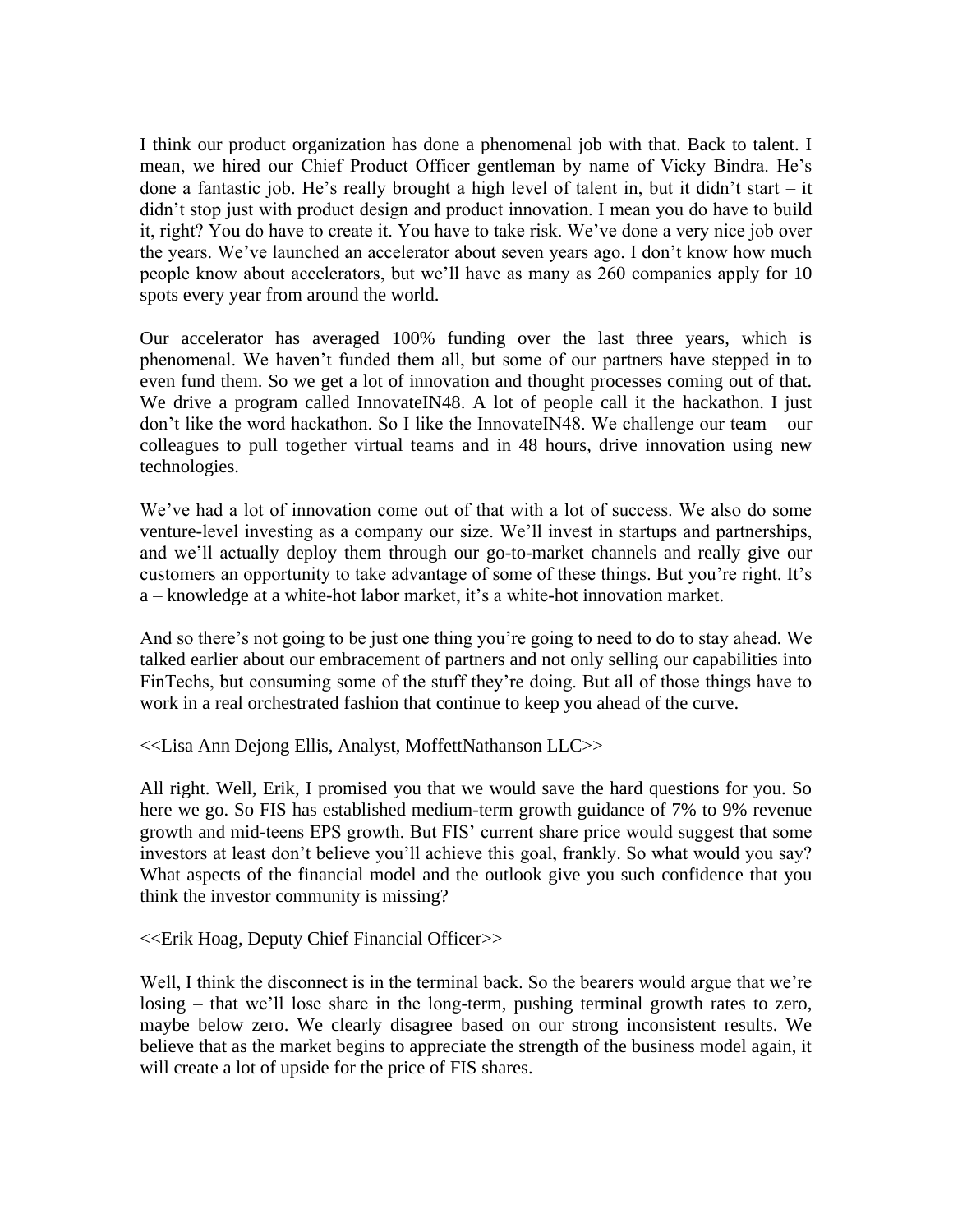Now over the medium term, growth expectations, Gary touched on. We've got a strong pipeline. We've had several years of strong sales success. Our backlog, which is contracted yet unrecognized revenue, continues to balloon. The Banking and Capital Markets, the businesses are growing at rates they hadn't in several years. And we continue to win share in the Merchant as a leading provider of global eCom. And lastly, Lisa, the business generates a lot of free cash, which creates us a significant opportunity for investment and a significant return of capital to our investors.

<<Lisa Ann Dejong Ellis, Analyst, MoffettNathanson LLC>>

All right. And on that point, next question was going to be on free cash flow. So you've guided to 95% of free cash flow conversion in the near term with the expectation of migrating up to 100% over time as CapEx levels start to come down. So just talk to us about how – I know that's always a attention point with investors as well, where some say more cash, please and others say more investment, please. So how do you think about the trade-off you're making there?

<<Erik Hoag, Deputy Chief Financial Officer>>

So in the last several years, we've gone through a significant data center consolidation program. We're modernizing our applications. We've gone through a pretty sizable investment with the integration of Worldpay. We expect CapEx to come down over the next several years from the current 8% to 9% range to 6% to 7% over time. This will further improve free cash flow conversion. And we invest more than \$1 billion a year in order to maintain the lead that we've gotten technology. And we'll continue to do this at the same general level – at the same quantum, but we're no longer going to peg it as a percentage of revenue.

<<Lisa Ann Dejong Ellis, Analyst, MoffettNathanson LLC>>

All right. And then on the – come back to some of the  $M&A$  questions in a moment for both of you. But first, just talk a bit about the dividend share repurchase policy. You recently, at FIS, made a pretty significant change in policy, committing to raising your dividend and then committing to a major share repurchase program over the next two years. So can you just talk about – elaborate a bit on that policy and sort of how you're thinking about cash returns in the near term?

<<Erik Hoag, Deputy Chief Financial Officer>>

So a couple of things. We've got a very resilient business model that generates a lot of cash. Second, we believe it's critically important to continually invest in growth and also believe that it's prudent to return excess cash to our shareholders, both through the dividends and share repurchases. So we've recently increased our quarterly dividend by more than 20% to \$0.47 per share. This translates to a 2% yield, which really differentiates us from other large-cap index. We're committed to consistent dividend growth of about 20% a year to gradually grow dividend payout ratio of about 35%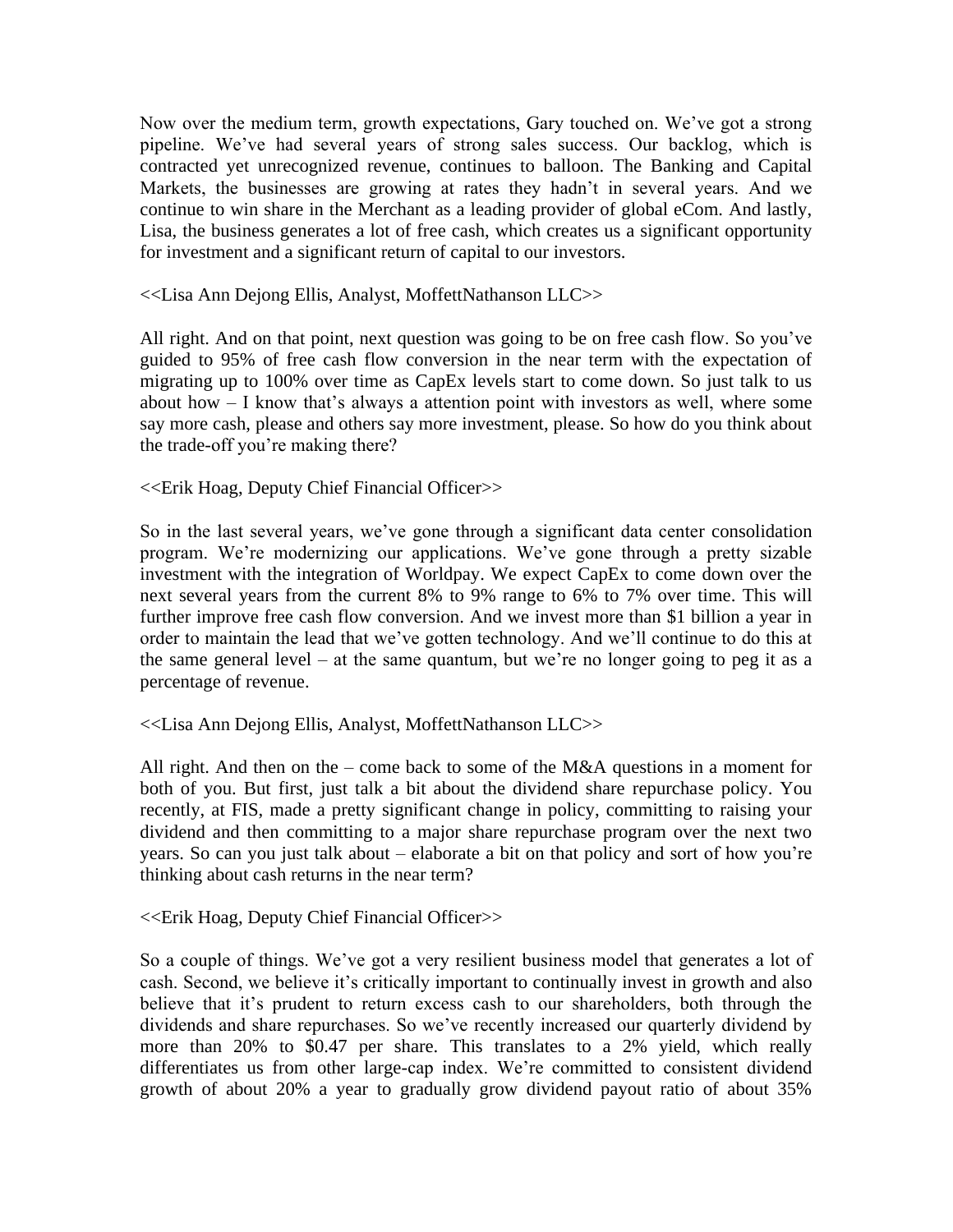adjusted net income. And in the near term, we've also committed to deploying excess free cash flow to share repurchase, which we believe will equate to buying back about 15% of our market cap between 2022 and 2023.

<<Lisa Ann Dejong Ellis, Analyst, MoffettNathanson LLC>>

And is there any sensitivity in that program to the macroeconomic environment? I don't know if you're starting to see any jitteriness. I always feel like it's – you never want to say it out loud because it becomes sort of self-fulfilling when people start saying it out loud. But how are you thinking about the scenario planning given the sort of choppy macro environment?

<<Erik Hoag, Deputy Chief Financial Officer>>

Well, we remain investment-grade. We have got – we're currently sitting at 3 times leverage. We've completed our repayment schedule associated with Worldpay transaction. We have got – our weighted average interest rate is about 1%. I think we feel very good heading into a potential recession.

<<Lisa Ann Dejong Ellis, Analyst, MoffettNathanson LLC>>

All right. Let me go to the hot topic of M&A. Historically, M&A, as you highlighted with the Capital Markets business and then with the Merchant business, has been a very core part of FIS' value creation over time. So how are you thinking about M&A right now? Tuck-ins only? Would you consider additional scale acquisitions? And under what scenarios? And then also given the carnage amongst the small cap space and FinTechs, are there particular areas that you're sort of looking around at right now?

<<Gary Norcross, Chairman and Chief Executive Officer>>

Let me take this one, Eric.

<<Erik Hoag, Deputy Chief Financial Officer>>

Okay.

<<Gary Norcross, Chairman and Chief Executive Officer>>

Let's say, as you think about it, this one is kind of interesting because the reality is the market is on sale. So one would argue, you impact your free cash flow, lever up, go and really go after some of these interesting "FinTechs". What we're finding is because of our investment strategy in our traditional businesses today, we don't have a lot of gaps. We're the leader in banking today with new technologies, new capabilities. We talked about that, really the leader in Capital Markets, in our Merchant and our eCommerce business; we did do a small tuck-in in Payrix in the quarter. But right now, given our valuation, this is where the problem comes in.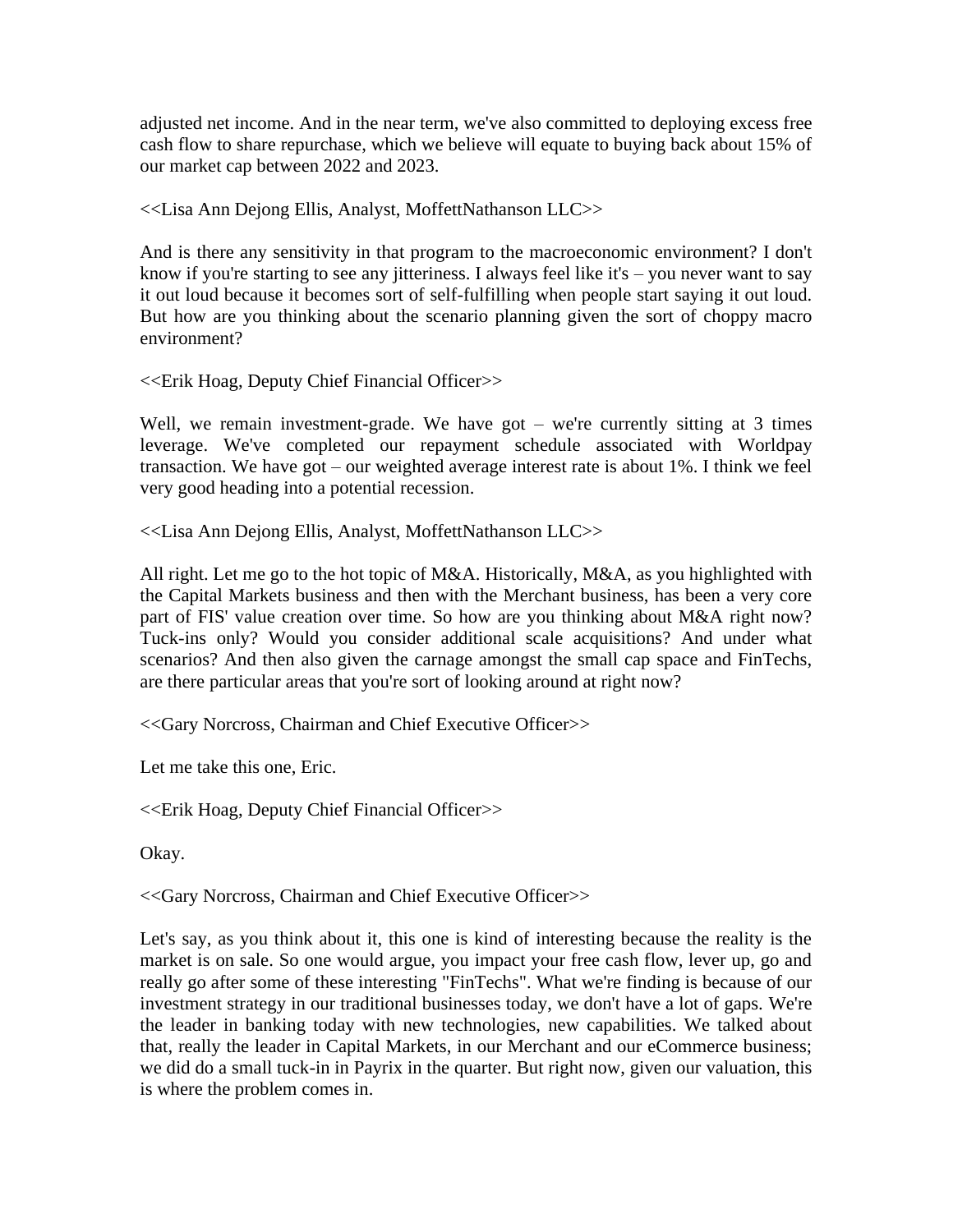We're very committed to return – we are going to do an acquisition, we're going to buy ourselves. At these valuations, it just doesn't make sense on a risk-adjusted return. So as Eric described, we'll do 20%-plus dividend increases. There's your 2% coupon, \$3 billion of share repurchase this year, another \$6 billion for a total of \$9 billion for 15% of outstanding shares. Now if the stock market starts responding and our equity values become more in line, would we be open to M&A?

Then sure, I mean, M&A is always going to play an important part of our strategy. But for right now, given this generational buying opportunity for us, taking advantage of that, given the dislocation of the industry and our share price, it just makes a lot of sense not to consider M&A. And with the investments that we've made, even at 6% to 7% of capital revenue back into CapEx, the reality is a lot of our large programs are coming to an end that still gives us plenty of capital to continue to invest for growth and take advantage of that.

<<Lisa Ann Dejong Ellis, Analyst, MoffettNathanson LLC>>

And to that point, what are  $-$  looking  $-$  we talked a bit about it in the context of each business unit, but just looking kind of across the company holistically, what are the top two or three priorities from an investment perspective?

<<Gary Norcross, Chairman and Chief Executive Officer>>

I think we want to continue to drive into geographic expansion in our Merchant business, very important to continue to lean in on our eCommerce capability, take advantage of that TAM growth and those opportunities. You're going to see us continue to do that. We're going to also make sure that we can continue to grow our other segments in an appropriate way in Merchant. Banking, we really want to bring our banking capabilities into a broader market other than just financial institutions. We talked about a large payment FinTech just launching on MBP as an example. Also – probably – not probably, also reinvigorating some of our non-U.S. business. We've been doing so well in the U.S. frankly. We've lowered the priority of non-U.S. business, but we think there's an opportunity there.

Capital Markets, we're going to continue to invest to build out the SaaS deployment capabilities, the one-to-many deployment model of our existing solutions. There's a tremendous opportunity across multiple segments in the whole B2B space. So you'll hear more and more about us investing in B2B. But those would be the highlights of where we're focused.

<<Lisa Ann Dejong Ellis, Analyst, MoffettNathanson LLC>>

All right. Well, I have the yellow light, so that means I have to move to my wrap-up questions. Gary, you're out talking with investors all the time. Clearly, it's been a pretty frustrating couple of years for FIS. Listening to the narrative you hear about FIS, what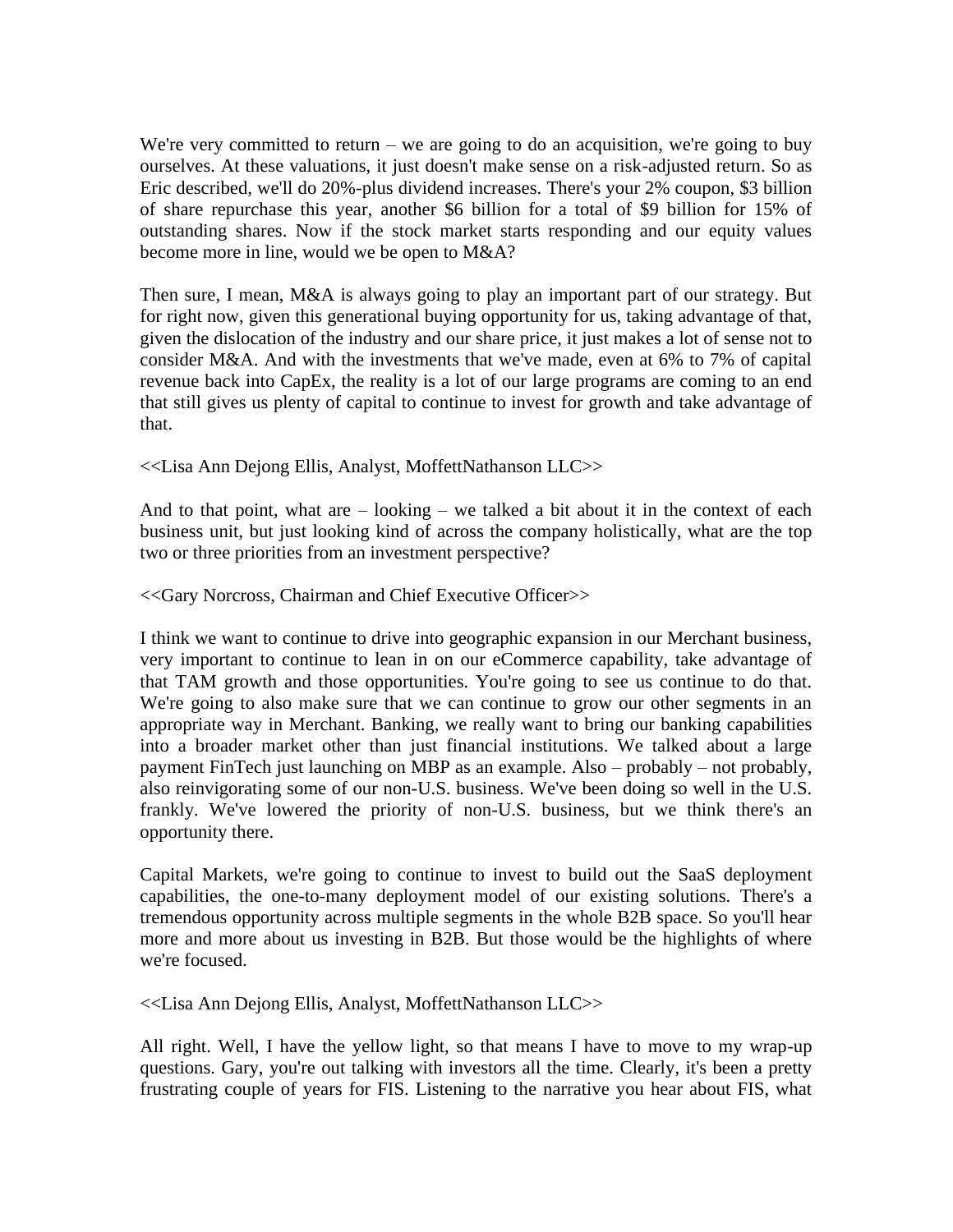would you say are the top couple of aspects of the FIS story that are underappreciated by investors?

<<Gary Norcross, Chairman and Chief Executive Officer>>

Well, hopefully, we hit on those today. I think it started out, if you go back to Q2 last year, we beat top-line. We beat profit and we blew out EPS, and we raised guidance by \$250 million, and I think the market only sold us off 22%. So I mean, if you look at it, if you would have told me in my career that would have happened, I think people got dislocated from what fundamentals and why fundamentals matter. I think some of that's starting to come back. They ran to why did they do that?

There was over \$200 billion of money flow into start-ups, but now they're starting to see good group. Those startups weren't actually growing at the rate they thought or taking share or making money. So I think as we move through this next cycle, you're going to see people start returning to it because fundamentals do matter. And the reality is our volumes and our growth rates in Merchant, it's 30% of our business, but they sold off the whole company for over 30% of the revenue. The volumes are returning in the same manner they went off.

And more importantly, the yields are returning in the same manner as when they went on. The durability of the business model of Merchant is very strong. Our ability to compete is exceptional. And frankly, our free cash flow and our growth rates coming out of Banking, Capital Markets and all of that profit, free cash flow production is really industry-leading. And so I think investors, as they start looking into that, are going to see a real generational buying opportunity. And you can do this all while clipping a 2% coupon, pretty differentiated in the market.

I'm not quite sure who else is going to provide you that and give you a 7% to 9% growth rate on top of all that. So – organic growth rate. So I think a lot of the confusion starting to get cleared up. And I think as time goes on, people are starting to realize. But you're right, it has been frustrating. The company has never operated at a more – better. In our 53-year history, this is some of the – actually, this is the top operating performance the company has ever put up. And the equity markets will certainly realize that. But in the meantime, we're going to take advantage of where the share price is and make sure we buy a lot of our own shares back.

<<Lisa Ann Dejong Ellis, Analyst, MoffettNathanson LLC>>

All right. Wonderful. And just I know you gave the pitch kind of in there, but why don't you just sort of tie a bow around it with, from an investor perspective, what's that sort of 30-second elevator pitch on FIS, the medium-term financial commitment and some of your areas of investments.

<<Gary Norcross, Chairman and Chief Executive Officer>>